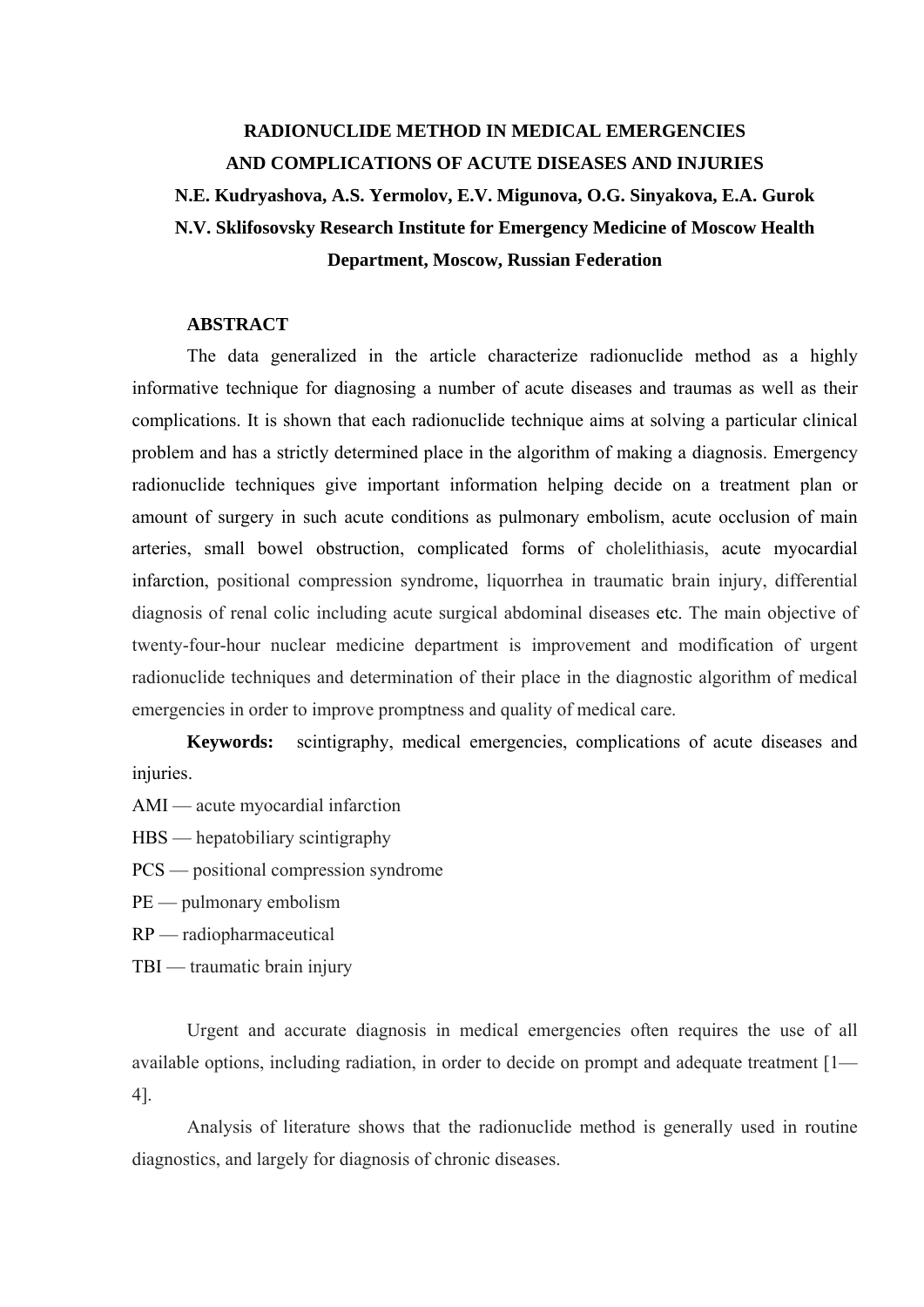Our experience of emergency care hospital indicates that radionuclide diagnostics successfully solves the current clinical problems arising in case of emergency caused by acute internal and surgical diseases and traumas.

Despite technical differences, the major advantages of radionuclide methods are functionality, ease of performing, high sensitivity in the early diagnosis of functional and structural disorders, absence of adverse reactions, moderate radiation exposure and the possibility of obtaining quantitative parameters.

Effective use of radionuclide techniques in acute care patients requires strict determination of each technique's position in the diagnostic algorithm in a particular emergency clinical situation, as well as awareness of capabilities and limitations of radionuclide methods.

Emergency radiodiagnostic studies give important information for determination of treatment strategy or amount of surgery in emergency conditions such as pulmonary embolism (PE), acute occlusion of main arteries, small bowel obstruction, complicated forms of cholelithiasis, acute myocardial infarction (AMI), positional compression syndrome (PCS), liquorrhea in traumatic brain injury (TBI), differential diagnosis of renal colic with acute surgical abdominal diseases [5—10], etc.

Radionuclide Diagnostics Department of N.V. Sklifosovsky Institute was organized by the member of the RAEN, prof. A.I. Ishmukhametov (1933—2004) in 1972. He had been the head of the Department more than 30 years and developed the basic principles of emergency nuclear medicine. Scientific and practical developments using radiopharmaceuticals (RP) were exhibited at the Exhibition of Economic Achievements of the USSR, and were awarded 5 certificates and 2 medals. Fourteen monographs and more than 20 theses having made a major contribution to the science and practice had been written under the direction of A.I. Ishmukhametov. His followers successfully work in institutions in Russia, neighboring countries and far abroad. A.I. Ishmukhametov was honored with the "Excellence in Healthcare" award and was also awarded the State Scientific Grant of the RAS, which is generally given to outstanding scientists in Russia. His name is included into international bibliographic edition (Cambridge). The Academic Board of N.V. Sklifosofsky Institute recommended nomination of A.I. Ishmukhametov to the award of the title of the Honoured Scientist of Russian Federation. Currently, his disciples continue to work on upgrading emergency radionuclide techniques and determination of their place in the diagnostic algorithm in medical emergencies, in accordance with principle concepts A.I. Ishmukhametov followed.

In contrast to the other radioisotope laboratories in Moscow and Russia, the Radionuclide Diagnostics Department of N.V. Sklifosovsky Institute is open 24 a day, and also provides еру the choice and modification of radiodiagnostic techniques in accordance with emergency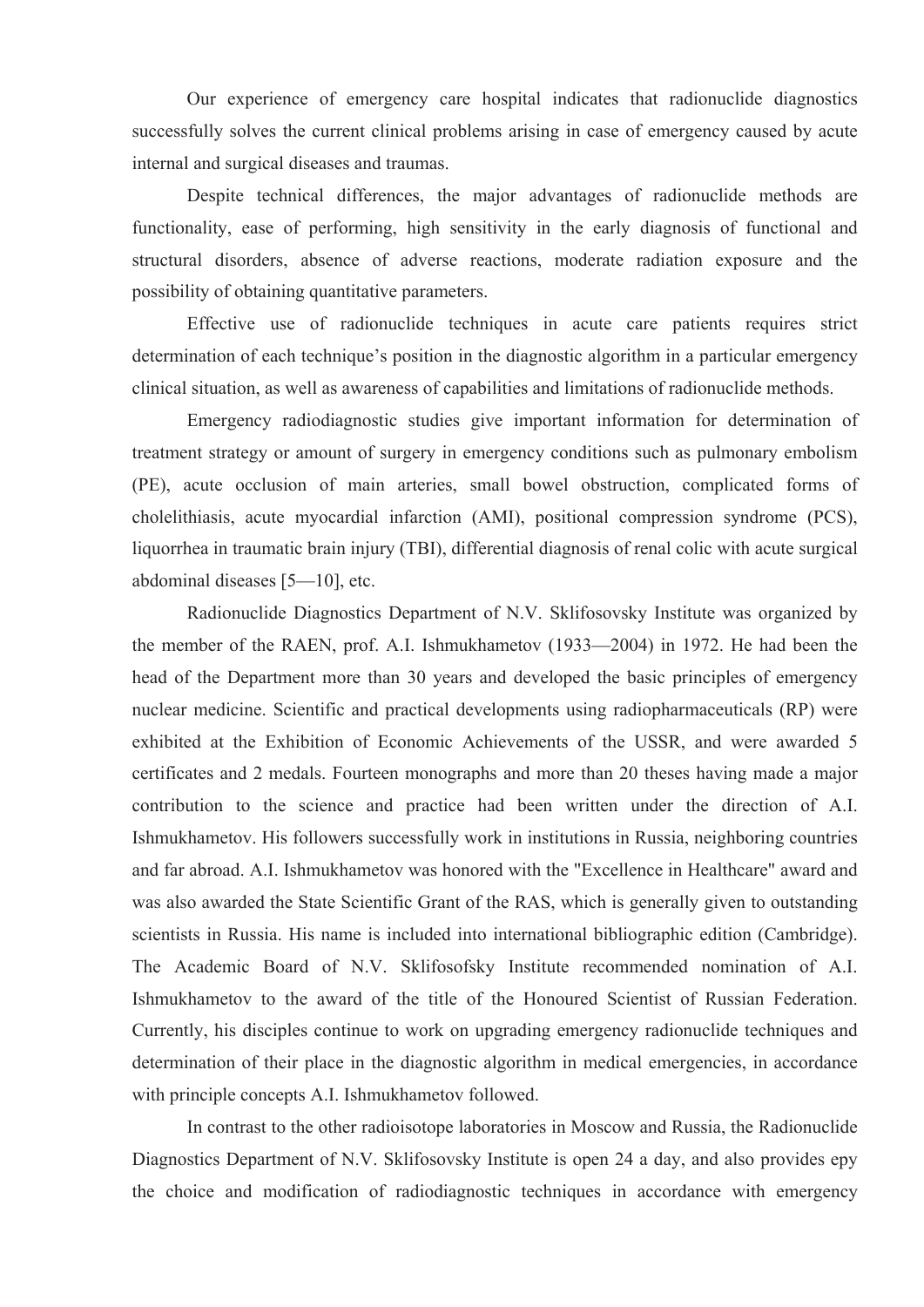conditions and needs of the scientific and clinical departments of the Institute. Emergency radionuclide diagnostics requires two simultaneously operating gamma cameras and 24-hourservice teams of doctors, consisting of a radiologist and two nurses for each device. Being a part of a multidisciplinary emergency care hospital, the department of radionuclide diagnostics needs highly skilled medical and nursing staff, continually improving qualification at specialized courses. In complex diagnostic cases, consultations between a radiologist and a head of the department take place, also involving clinicians and diagnosticians of other fields. An important condition for effective work in medical emergencies is cooperation with other diagnostic services.

The Institute has about 25,000 patients annually undergoing hospital treatment with 6,000–7,000 of cases requiring radionuclide studies, and 25—30% of the studies are carried out in an expedited manner (Fig. 1).



Notes: AMI — acute myocardial infarction; RP — radiopharmaceutical; PCS — positional compression syndrome; PE — pulmonary embolism; TBI — traumatic brain injury

The amount of studies together with its quality grows annually, traditional techniques and new methods develop and the area of its use widens. Since the Institute has become one of Moscow's leading hospitals, providing treatment to patients with PE, the number of patients referred for lung perfusion scintigraphy with suspected PE has grown recently (Fig. 2). Scientific analysis of lung perfusion scintigraphy  $(RP - Macrotech<sup>99m</sup>Tc$ , labelled macroaggregates of albumin) showed that radiographic findings (no changes in the existing perfusion defects, the presence of perfusion defects corresponding the focal, infiltrative or pneumosclerotic changes)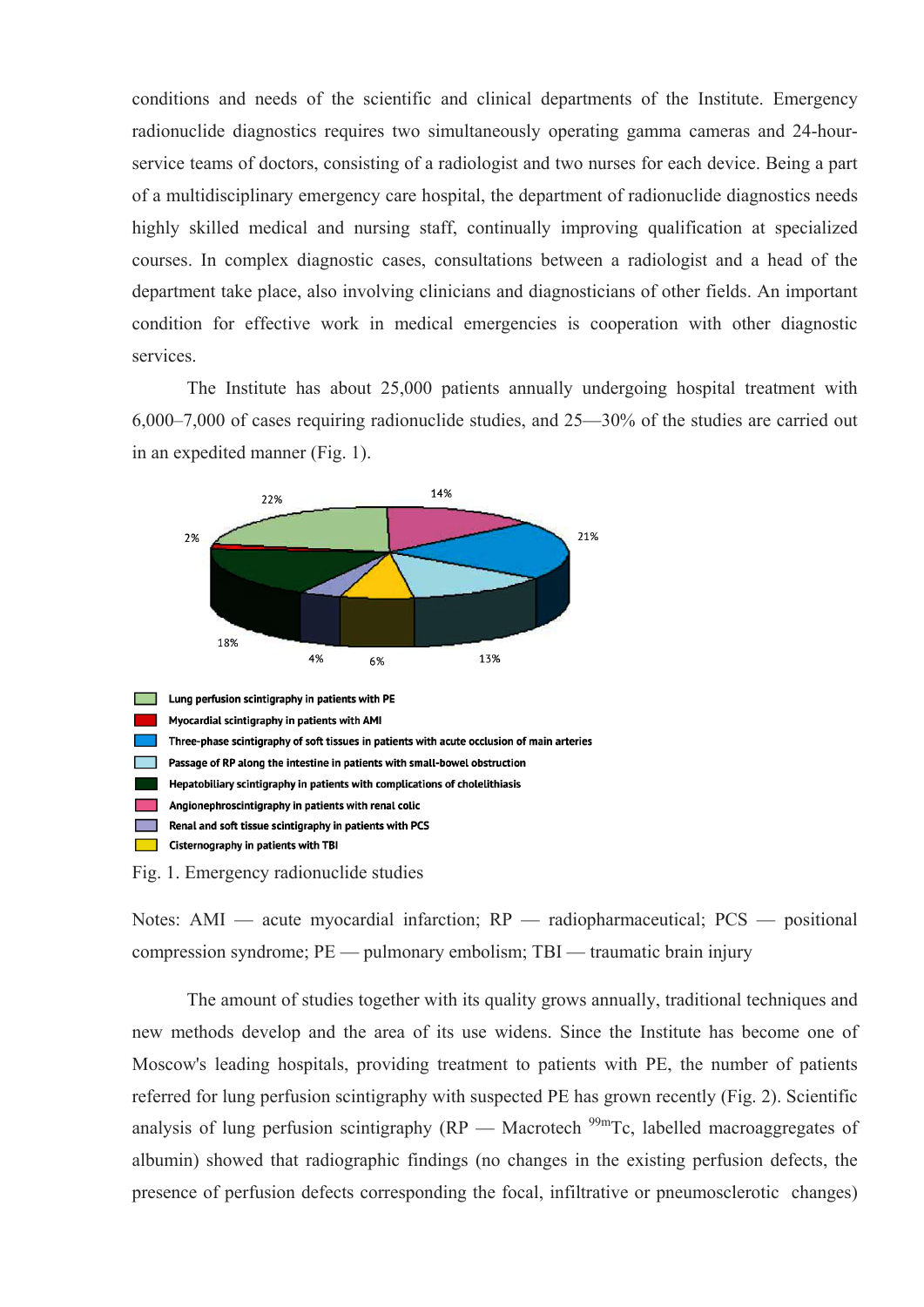and the results of ultrusonography of veins should be considered for the correct interpretation of scintigraphy data as well.

 We offer exact diagnostic algorithm that has proven its superiority in order to improve the efficiency of diagnosis of PE. The sequence "chest X-ray — ultrasonography of veins —lung perfusion scintigraphy" has increased the diagnostic efficiency (accuracy) of the method by 22% (99% against 77%). If the given set of methods does not allow the diagnosis of PE to be made undoubtedly, especially in patients with chronic obstructive pulmonary disease and pneumosclerosis, then CT angiography is performed, and after that, in the case of persistent doubts about the diagnosis and in the absence of contraindications, angiopulmonography is carried out. According to our data, less than 10% of patients need these methods. In the absence of any defects after perfusion scintigraphy, PE can be safely excluded. Due to the high reproducibility of the method, perfusion scintigraphy is essential for assessing the effectiveness of thrombolytic or anticoagulant therapy in dynamics.



Fig. 2. Scintigraphy image of PE with nonvisualized left lung: a — front view; b — rear view

In some cases of AMI, Pyrphotech <sup>99m</sup>Tc accumulated in necrotic zone is administered. The technique is generally used when clinical manifestations do not correspond to instrumental examination and biochemical test. Scintigraphy is greatly valuable in the diagnosis of repeated myocardial infarction in the area of scar formation. Scientific analysis of the results showed that in cases of suspected AMI the procedure is most suitably to be performed 24 hours after and no later than 5 days since the expected onset of AMI (Fig. 3).

The amount of radionuclide procedures in emergency vascular surgery has increased over the past decade. Analysis of findings have shown that the three-phase scintigraphy with Pyrphotech <sup>99m</sup>Tc can help improve diagnosis and decide on management for vascular surgery patients, as it allows to assess soft tissue ischemia and circulatory compensation in acute arterial occlusion of lower extremities of different origin (Fig. 4). Radionuclide method also allows to determine the localization of necrotic soft tissue changes in patients with critical lower extremity ischemia and the amount of required necrectomy. Radionuclide imaging of tissue blood flow in acute thrombosis should follow ultrasonography and/or angiography and should also be performed 1—2 days after admission, and within an hour after admission in patients with PE.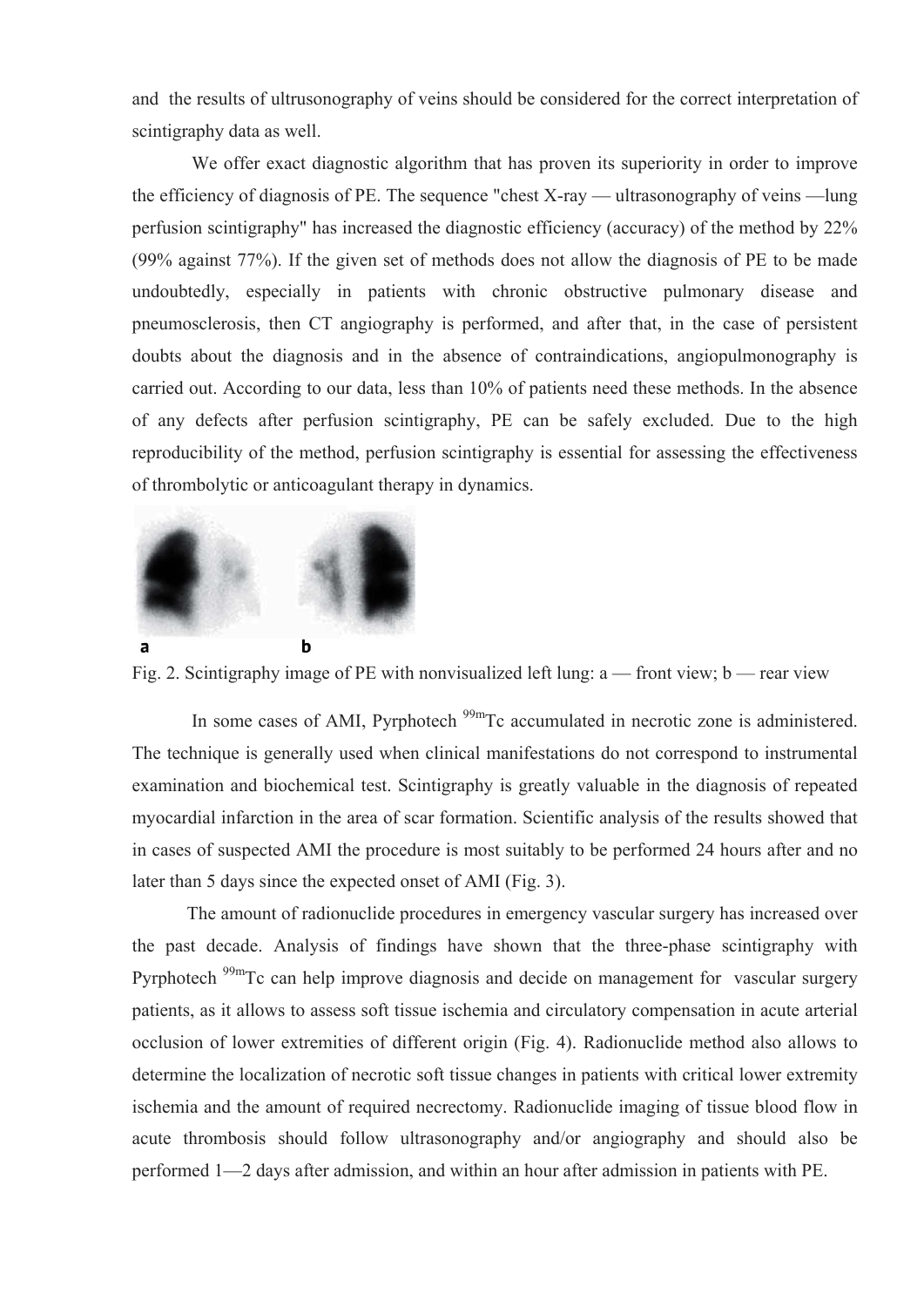Since 2000, radionuclide study has become a regular procedure in the Institute evaluating the RP passage along the intestine in patients with small bowel obstruction. The method reduced the amount of surgical intervention in patients with adhesive small bowel obstruction (by 25—30%) and helped choose conservative treatment preferable for patients with repeated abdominal surgeries. The results of scientific research showed that the radionuclide study of gastric evacuation and passage along the intestine in patients with adhesive small bowel obstruction, including early adhesive small bowel obstruction is highly efficient (97—98% sensitivity) and recommended to be widespread used in emergency surgical gastroenterology. Scintigraphy is performed with plain radiography and abdominal ultrasonography as a whole, parallel to conservative therapy and stands third after diagnostic radiography and ultrasound imaging (Fig. 5).



Fig. 3. Scintigraphy image of lateral AMI: a — front view; b — anterolateral view 30 .; c anterolateral view 45 .; d — lateral view 60.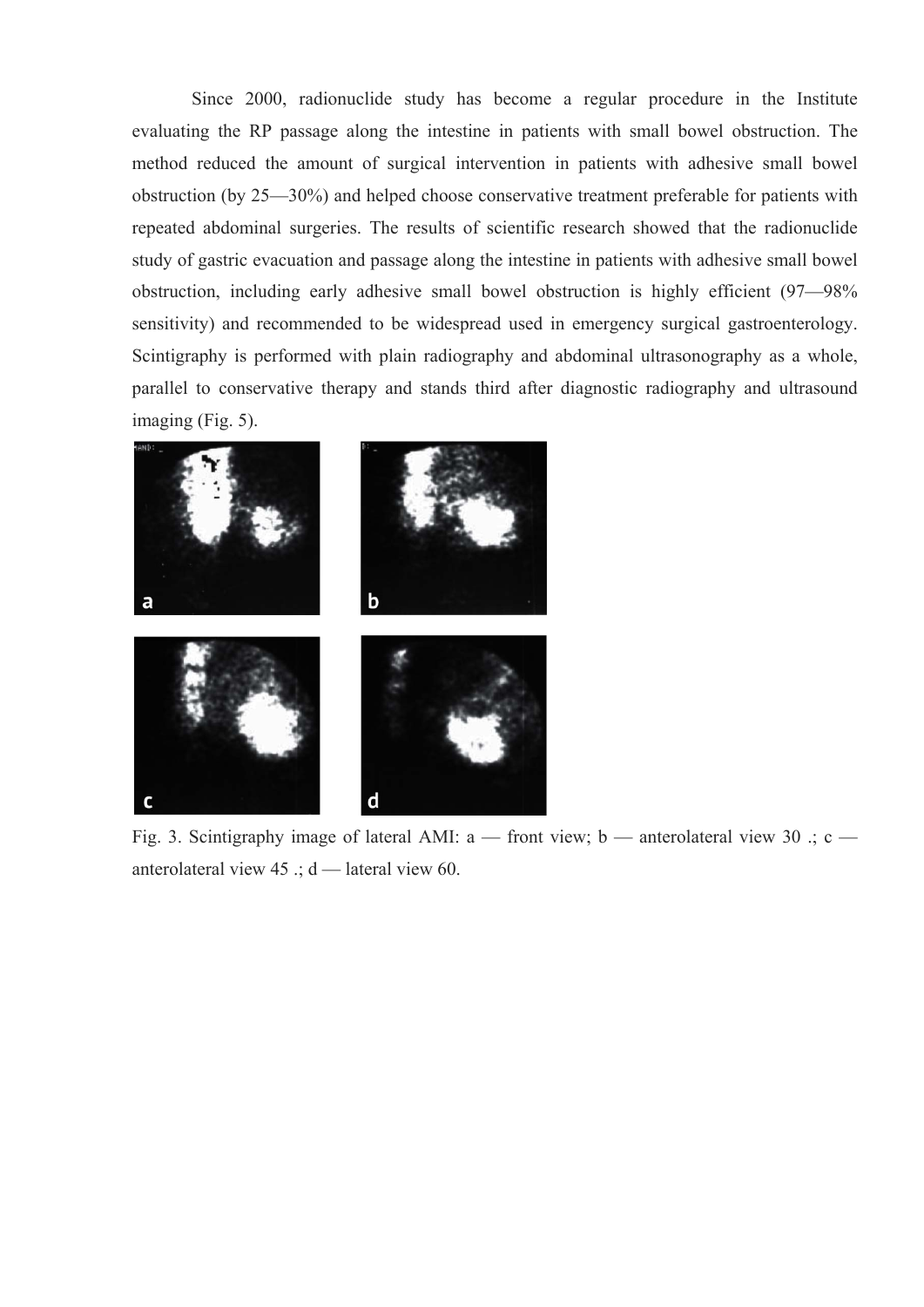

Fig. 4. Scintigraphy images of acute thrombosis of the left iliac artery: a — loss of blood flow starting from the level of the iliac artery; b — loss of blood supply to the tissues of the lower leg and foot with a slight enchancement in the bone phase  $(1 -$  tissue phase,  $2 -$  bone phase)

One of the most recently used methods is the hepatobiliary scintigraphy (HBS) with Bromesida  $^{99m}$ Tc, which is non-invasive and easily performed screening procedure for all patients with cholelithiasis arriving to the hospital in acute conditions. HBS is annually performed in about 500 patients with acute calculous cholecystitis before cholecystectomy. Normal biliary function revealed at HBS allows cholecystectomy without magnetic resonance cholangiography and invasive direct X-ray contrasting (endoscopic retrograde cholangiopancreatography) to be performed. In the modern diagnostic algorithm of complicated forms of cholelithiasis, invasive diagnostic methods are appropriate to apply after obtaining a positive result of ultrasound examination, HBS and MR cholangiography (in a given order). Biliary function of the liver and state of the extrahepatic bile duct in patients from the waiting list for liver transplantation and as well as graft function in the post-transplant period should be taken into the account. Postoperative liver bilomas, damaged bile ducts and biliary anastomotic failure are indications for HBS (Fig. 6). Due to the low radiation dose, HBS may be repeated to assess the effectiveness of the surgical or conservative treatment.

The advantages of angionephroscintigraphy with Pentatech  $\frac{99 \text{m}}{2}$  Tc revealing signs of acute occlusion of the urinary tracts, are high sensitivity, low radiation exposure and the absence of adverse reactions to radiopharmaceuticals (as opposed to radiocontrast agents). Patients with various diagnoses (acute appendicitis, acute cholecystitis, acute pancreatitis, trauma and injury of the abdomen, acute gastro-intestinal tract conditions, and acute gynecological diseases) are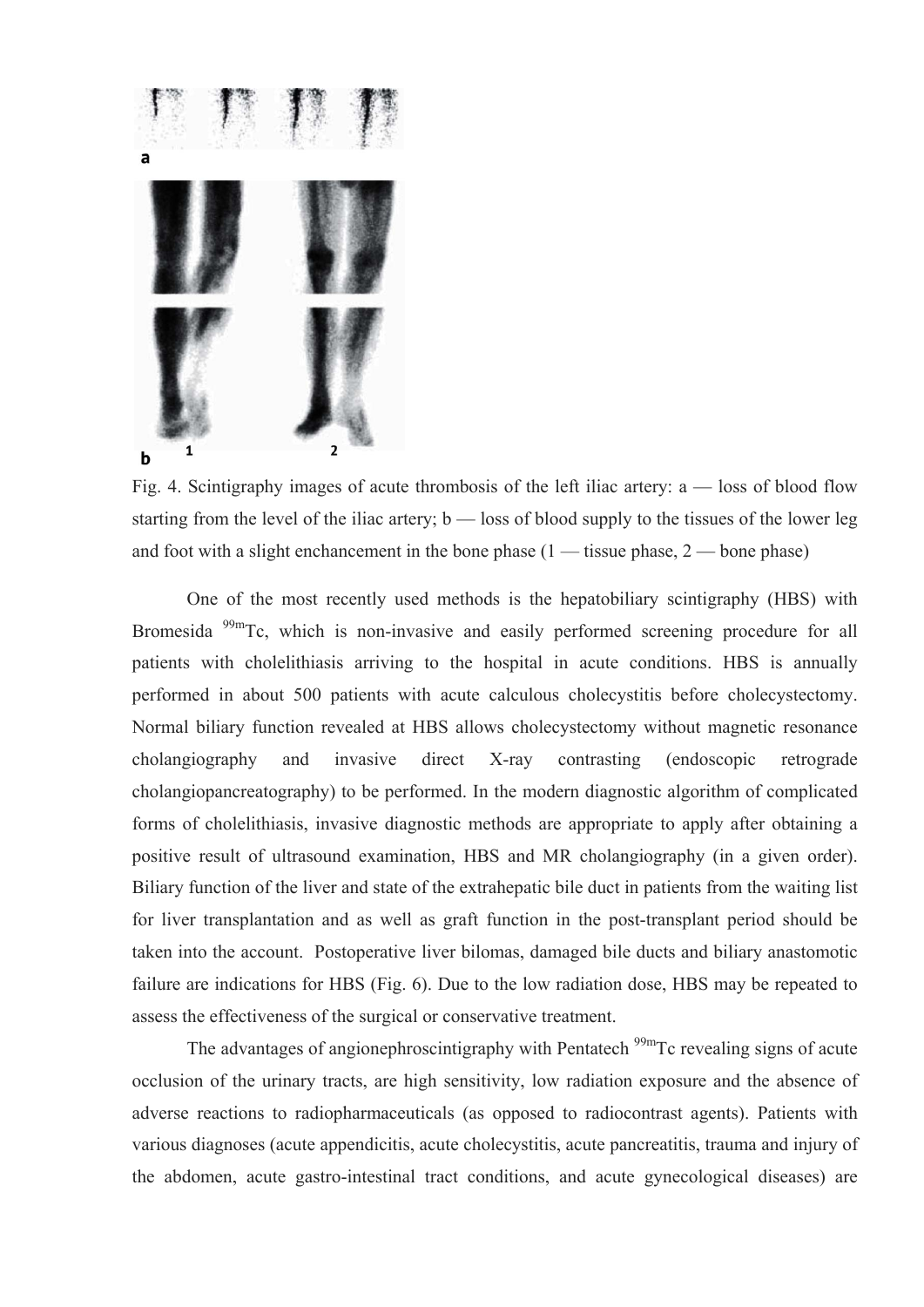referred from surgery departments to undergo renal scintigraphy for the differential diagnosis of acute urological disease. Due to the long-term practice, the diagnostic accuracy of the method in detecting acute urological pathology is 93.9%. Scintigraphy is a simple and easily bearable procedure for a patient, confirming renal colic in a short period of time (30 min) in combination with ultrasound imaging. In the Institute, we perform scintigraphy following ultrasonography in order to exclude renal colic (Fig. 7). Renal scintigraphy is normally used to monitor graft function after kidney transplantation as well. Radionuclide study allows us to assess perfusion, glomerular filtration rate and excretory function of the graft in heterotopic transplantation of cadaveric kidney in dynamics, assisting in the differential diagnosis of acute tubular necrosis and acute rejection crisis. The technique has a distinct advantage in the detection of urinary leaks and failure of uretero-cysto anastomosis (Fig. 8).



Fig. 5. Scintigraphy in adhesive small bowel obstruction:  $a - a$  curve of RP evacuation from the stomach; b — images made 2, 4 and 6 hours after administration of RP



Fig. 6. Bilomas of the liver after suturing the ruptures of the organ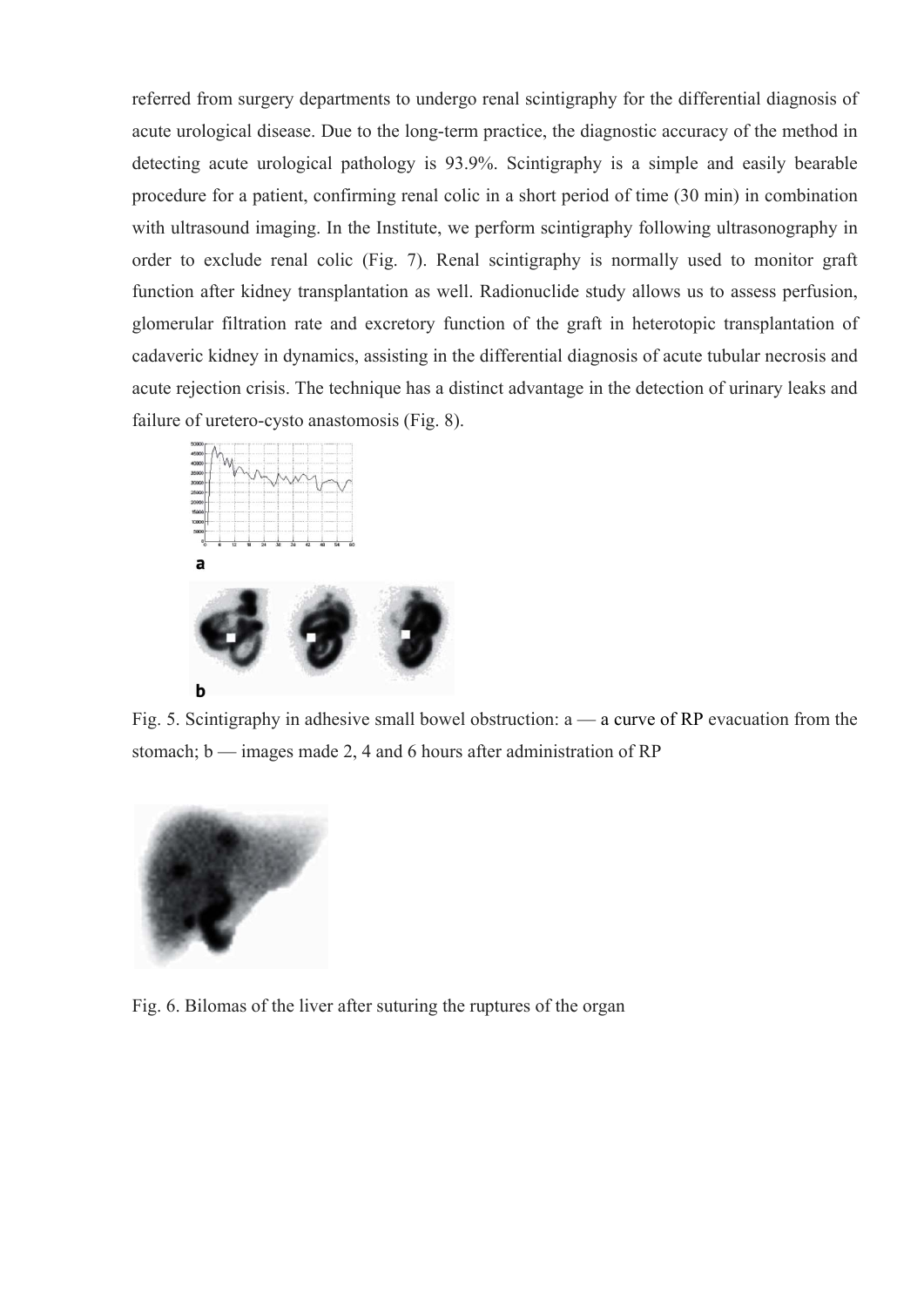

Fig. 7. Scintigraphy of the kidneys and urinary tract of a patient K.: a — hemodynamic phase; b — parenchymal phase

Radionuclide study with simultaneous assessment of renal function and identifying foci of muscle destruction with Pyrphotech  $^{99m}$ Tc is particularly valuable in cases of PCS of soft tissue where the external clinical signs are mild, as well as to identify additional foci of necrosis (Fig. 9). The study is conducted on the 1st day of hospitalization of a patient, and it is considered to be a unique method of instrumental diagnostics in combination with biochemical tests. Analysis of the procedure findings in patients with PCS showed that the degree of renal damage depends on the prevalence of muscle destruction and does not depend on the severity of necrosis, characterized by the amount of RP accumulation in necrotic muscle. In addition, renal scintigraphy helps calculate filtration rate and assess excretory function of these organs in the course of extracorporeal blood correction, which is particularly important when severity of a patient's condition disagree with biochemical indices of nitrogen metabolism.

Emergency procedures should include radionuclide cisternography in TBI with endolumbar administration of a radiopharmaceutical, helping trace the circulation of liquor and reveal latent nasal or oto-liquorrhea, moreover, static images made with gamma camera should be accompanied by measuring nasal or ear tampons radiation (Fig. 10).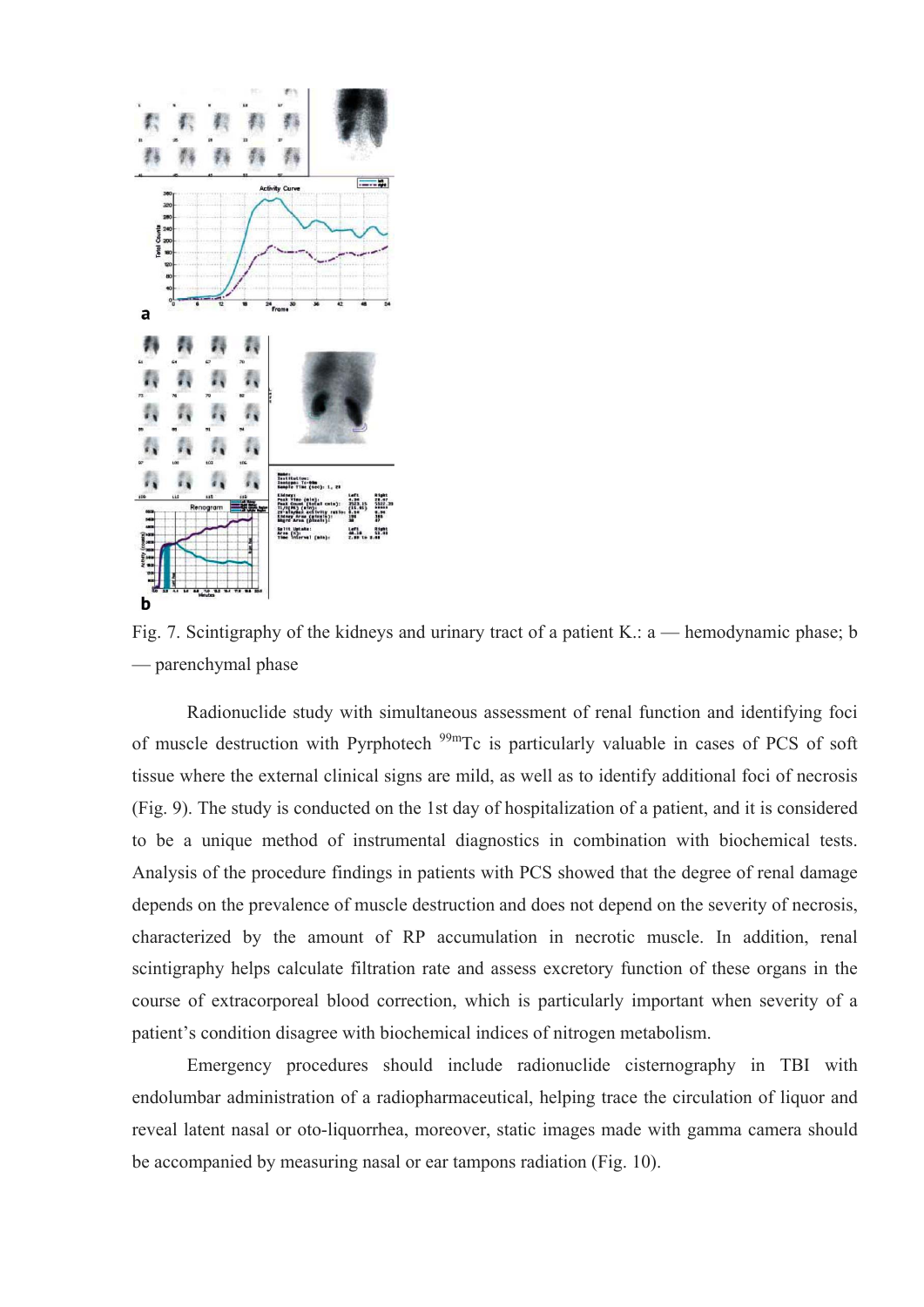In addition to emergency conditions, radionuclide studies are performed in patients from the waiting list of organ transplantation. The study is also carried out in a post-transplant period in patients with heart disease (myocardial perfusion scintigraphy), lesions of the brachiocephalic arteries (cerebral perfusion scintigraphy), diffuse diseases of the lungs, liver and kidneys when the function of transplanted organs is monitored and when bone scan is performed in order to detect bone metastases, and also when assessing thyroid function, etc. In all the procedures, quantitative parameters are measured, which is particularly important for the assessment of the therapy effect in dynamics.

With the help of the radionuclide method, which is highly sensitive in detecting the area of bone tissue inflammation, diagnosis of such a serious complication of trauma as osteomyelitis is performed. Due to the possibility of obtaining quantitative parameters, bone scintigraphy is also used to evaluate the efficacy of surgical and conservative treatment of osteomyelitis. Just as throughout the world, we normally perform the procedure in order to detect metastatic lesions of the skeleton.

 Recently, radionuclide technique revealing inflammatory foci in febrile patients using labeled autoleukocytes performed in cooperation with transfusion service has come into our practice. It allows focal leukocyte infiltration of vascular prostheses, catheters, and zones of appendiceal and postinjection infiltrates to be visualized.

 Thus, the radionuclide method is of great assistance in the diagnosis, choice of treatment tactics and assessment the effectiveness of therapeutic measures in various acute conditions and their complications. The Radionuclide Diagnostics Department of N.V. Sklifosovsky Institute performs a large number of techniques (more than 15), occupying a particular place in the diagnostic algorithm for various types of pathology. The staffs are constantly making researches on development and improvement of techniques, promote them and introduce into clinical practice of general hospitals, including those of emergency. The Department has training courses for residents, advanced courses and accreditation courses for doctors. The Department is one of the leading units of diagnostic radiology in Moscow and Russia, and its major activity is the effective application of the radionuclide method in emergencies.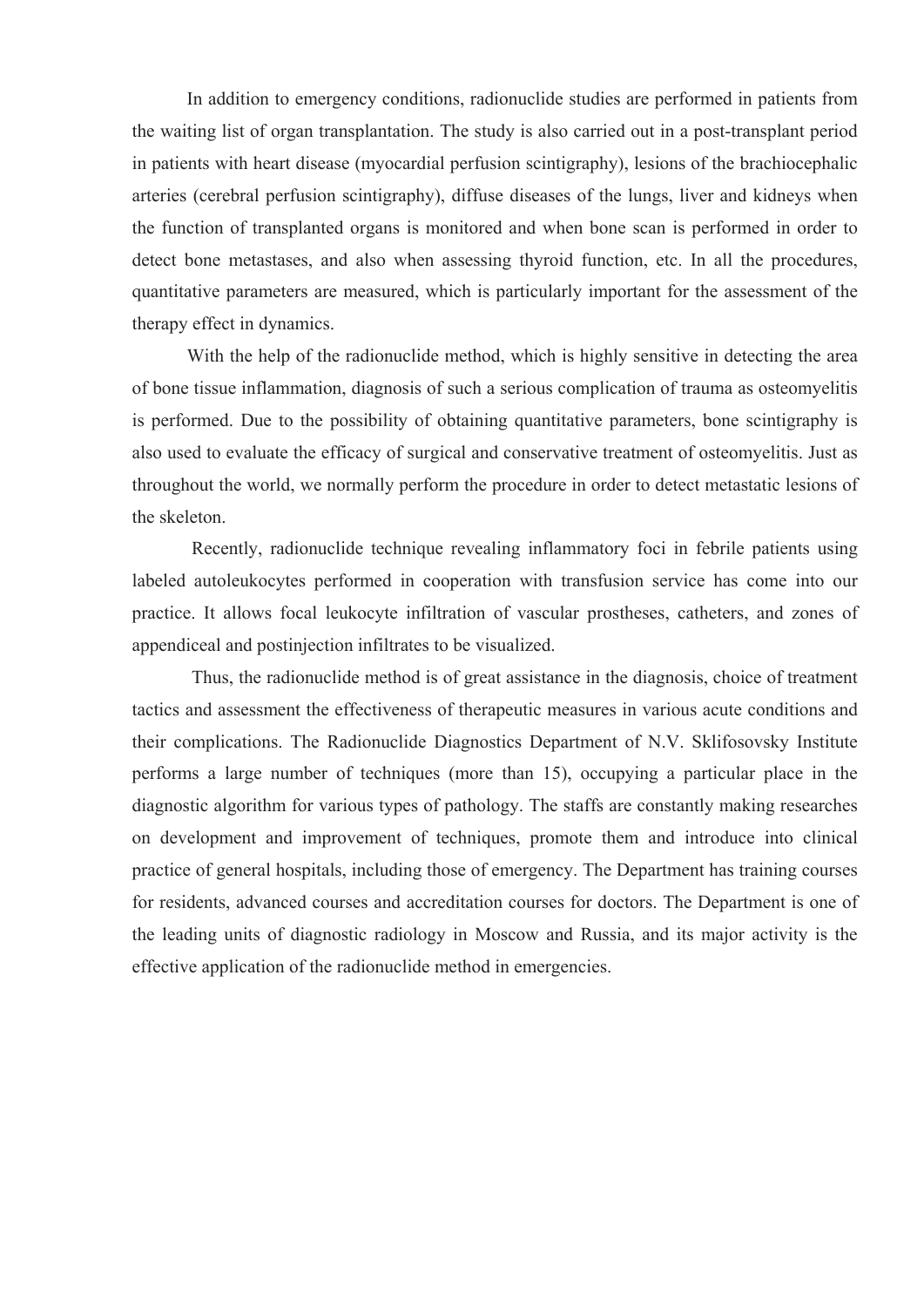

Fig. 8. Scintigraphy image of a patient with laceration of bladder mucosa in anastomotic area: a  $-$  20<sup>th</sup> minute of the study; b  $-$  a delayed picture shows extraorgan delivery of a radiopharmaceutical, tracing urinary leaks



Fig. 9. Scintigraphy image of the destruction of the lower leg, thigh and buttock muscles in a patient with PCS associated with acute renal failure in the stage of anuria, bone phase: 1 — front view, 2 — rear view



Fig. 10. Nasal liquorrhea in a patient with TBI, fracture of the ethmoid labyrinth: a, b — the front and rear views;  $c, d$  — lateral views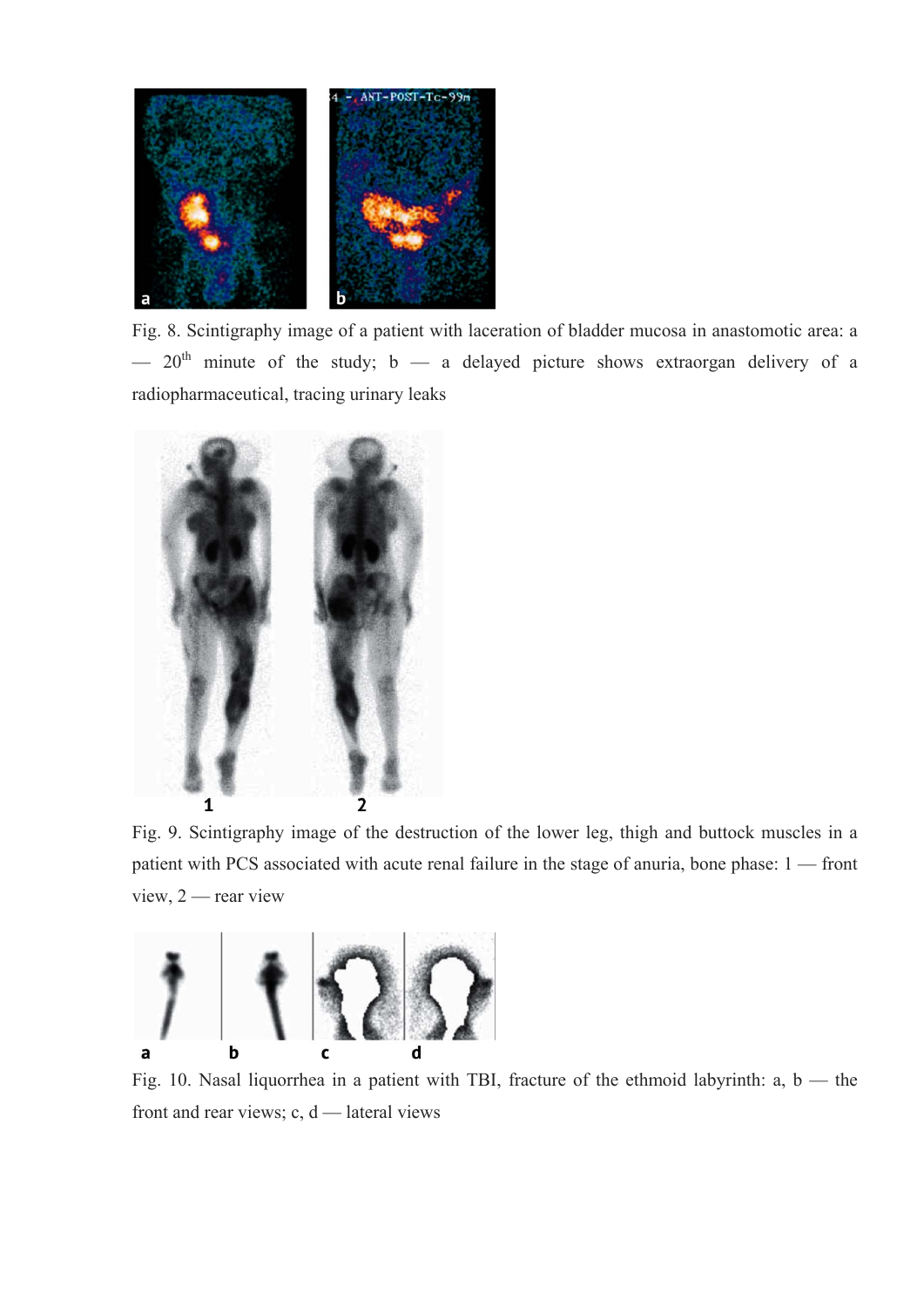## **References**

1. Ishmukhametov A.I. Klinicheskaya fiziologiya neotlozhnykh sostoyaniy [Clinical physiology of emergency conditions]. Moscow: Remedium Publ., 2004. 110 p. (In Russian).

2. Lindenbraten L.D., Korolyuk I.P. Meditsinskaya radiologiya (osnovy luchevoy diagnostiki i luchevoy terapii) [Radiology in Medicine (essentials of diagnostic radiology and radiotherapy)]. Moscow: Meditsina Publ., 2000. 672 p. (In Russian).

3. Shcherbatenko M.K., Ishmukhametov A.I., Beresneva E.A., Ilnitskaya T.I.; Yevdokimov V.N. Neotlozhnaya rentgenoradionuklidnaya diagnostika. [Emergency radionuclide diagnostics]. Moscow: Meditsina Publ., 1997. 334 p. (In Russian).

4. Barmina T.G., Zabavskaya O.A., Vladimirova E.S., Sharifullin F.A. Spiral'naya komp'yuternaya tomografiya pri travme zhivota s povrezhdeniyami parenkhimatoznykh organov bryushnoy polosti i zabryushinnogo prostranstva [Spiral computed tomography in abdominal trauma with parenchymal damage of the abdomen and retroperitoneum organs]. Luchevaya diagnostika povrezhdeniy zhivota i ostrykh zabolevaniy organov bryushnoy polosti: mat. gor. nauch-prakt. konf. [Diagnostic radiology for abdominal injuries and deseases: contents of the Scientific and Practical Conference]. Moscow: N.V. Sklifosovsky Research Institute for Emergency Medicine. Writings of the Institute. 2008; 201: 19–23. (In Russian).

5. Lishmanov Y.B., Chernov V.I., eds. Radionuklidnaya diagnostika dlya prakticheskikh vrachey [Radionuclide diagnostics for practicing physicians]. Tomsk: STT Publ., 2004. 390 p. (In Russian).

6. Khanevich M.D., Khrupkin V.I., Zubritskiy V.F., Shchelokov A.L., Bagdasarov R.B. Tromboemboliya malogo kruga krovoobrashcheniya. [Thromboembolia of the pulmonary circulation]. Moscow: MedEkspertPress Publ.; Petrozavodsk: IntelTek Publ., 2003. 232 p. (In Russian).

7. Brown R.D., Zanzi I., Harris G., Alhindawi R. Gallbladder Perforation and Hepatobiliary Scintigraphy. Clin Nucl Med. 2004; 29 (10): 644–645.

8. Francois D., Walrand S., Van Nieuwenhuyse J.P., et al. Hepatobiliary scintigraphy in a patient with bilhemia. Eur J Nucl Med. 1994; 21 (9): 1020–1023.

9. McGlone B.S., Balan K.K. The use of nuclear medicine techniques in the emergency department. Emerg Med J. 2001; 18 (6): 424–429.

10. Parekh J.S., Teates C.D. Emergency nuclear medicine. Radiol Clin N Am. 1992; 30 (2): 455– 474.